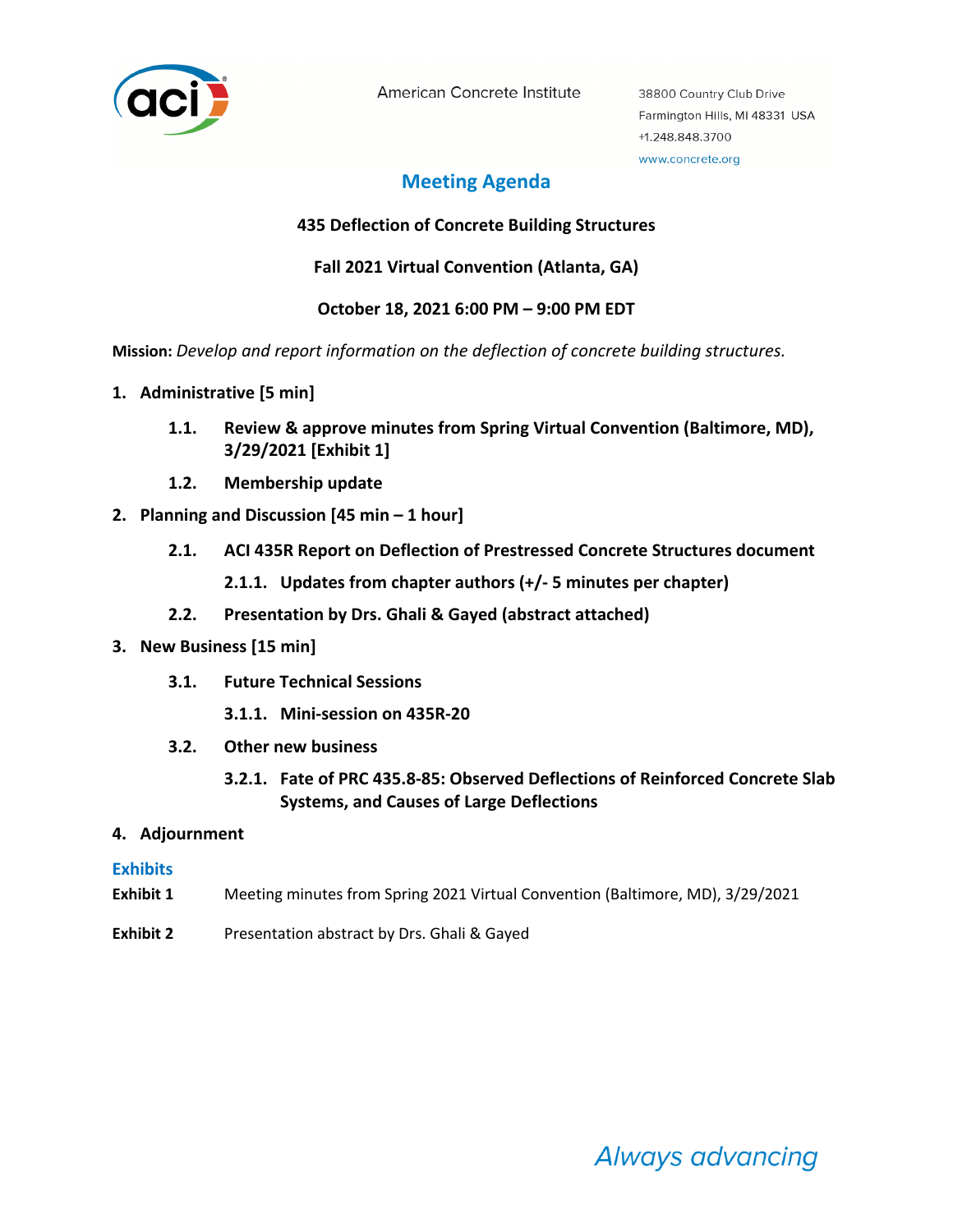

# **ACI Committee 435**

Deflection of Concrete Building Structures

# Spring 2021 Meeting Minutes - Draft

**Virtual Meeting** 

29 March 2021 6:00 - 7:30pm EDT **GoTo Meeting** 

# **ADMINISTRATIVE**

### Attendance

Members in Attendance: Dylan Freytag (Chair), David Shook (Secretary), Ziad El Aghoury, Peter Bischoff, Allan Bommer, Jared Brewe, Donald Carroll, Norbert Delatte, Mamdouh El-Badry, Brock Hedegaard, Ricardo Henoch, Eric Musselman, Hani Nassif, Adi Obeidah, Debrethann Orsak, Mahmoud Taha

Visitors in attendance: Carlos Baeza, Jason Bray, Scot Campbell, Jordan Carrette, Alessandro Fantilli, Allan Figueroa, Karl Gullerud, Shady Gomaa, Diana Largaespada, Alex Meucci, Sabrina Muller, Carlos Vasquez

Voting members not present: Eamonn Connolly (regrets), Ramez Gayed, Amin Ghali(regrets), Shawn Gross, Adam Knaack, Young Hak Lee, Adam Lubell (regrets), Faris Malhas, Clay Naito

**TAC Contact: Barzin Mobasher (present)** 

### **Introductions**

Attendance taken. Visiting member introductions.

### **Prior Meeting Minutes**

Minutes from Fall 2020 virtual meeting previously posted on ACI website and distributed. Two corrections noted.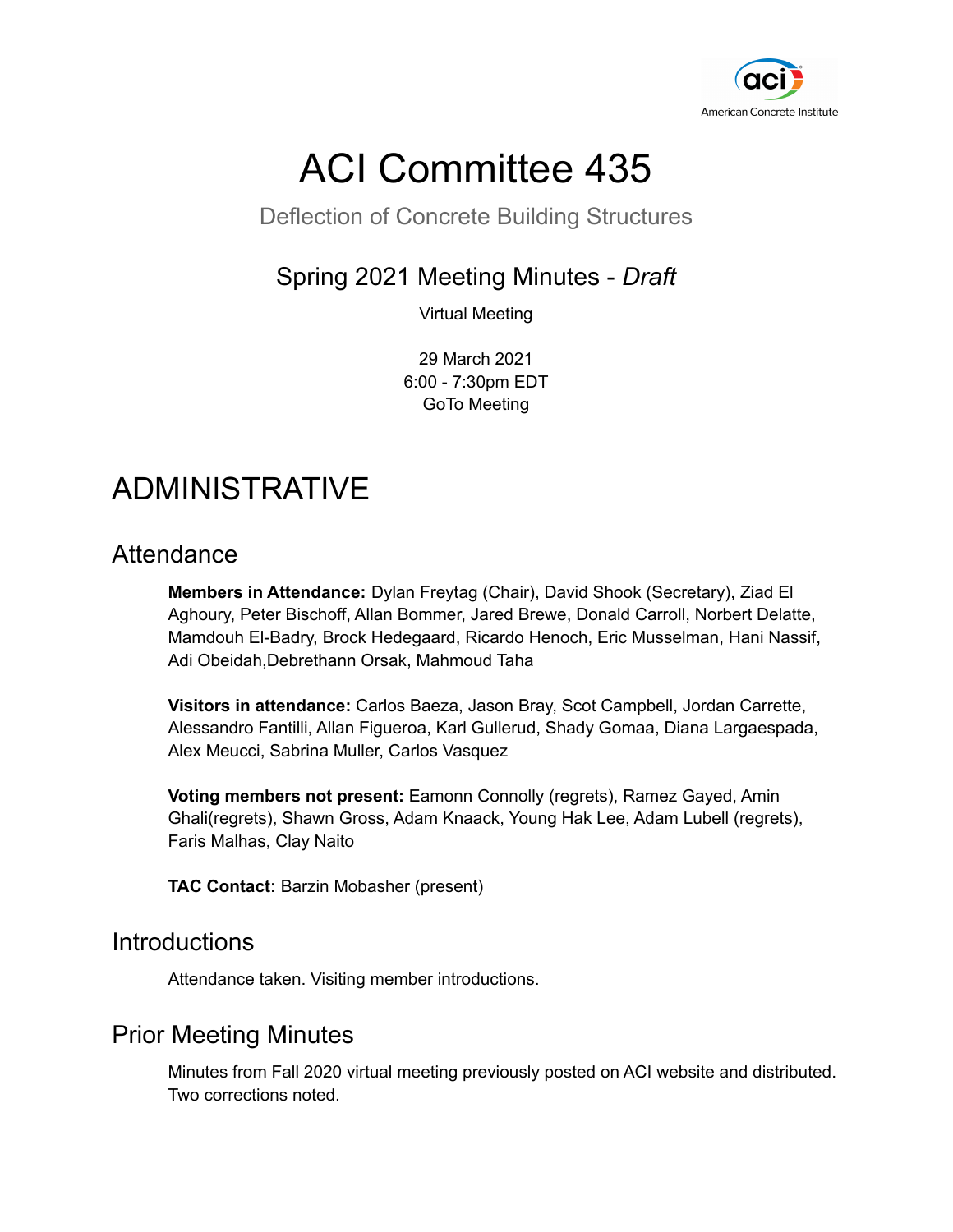

- 1. Update Young Hak Lee to reflect 'regrets'.
- 2. Revise Allen Bommer as a reviewer of in-progress document Chapter 7.

Mahmoud Taha, motion to approve. Brock Hedegaard second. Minutes approved without objection.

### **Committee Membership**

- 1. Consulting members voluntarily stepping down: none
- 2. New voting members: none

# **PLANNING AND DISCUSSION**

# Update on 435R-20 Report on Deflection of Nonprestressed **Concrete Structures**

1. Document has been published by ACI. Many members have a hard copy. Current and prior committee members are thanked for their hard work and dedication to this important document.

## Update on 435R-XY Report on Deflection of Prestressed **Concrete Structures**

- 1. Chapter 1 & 2 Introduction & Notation (Shook) Draft has been finished. Will be posted for the ballot soon after convention.
- 2. Chapter 3 Prestressing reinforcement (Musselman) Draft is in progress and will be ballotted before Spring 2021.
- 3. Chapter 4 General approach to deformation considerations curvature and deflections (Nassif) - Nassif and students did several studies related to I eff for prestressed members. They observed that by removing the precompression moment favorable results are found. They believe this approach is good for service level conditions, but not ultimate conditions. Chapter development work is on-going.
- 4. Chapter 5 Short-term deflection and camber evaluation in prestressed beams (Nassif) - Peter and Hani to meet and discuss next steps. Draft will be shared with the committee.
- 5. Chapter 6 Long-term deflection and camber evaluation in prestressed beams (Bischoff, Naito) - Peter and the chapter team had a productive meeting since last Fall. They agreed to use a multiplier method for long-term deflections. Hani told the committee that the age-adjusted (incremental) approach was described in the past 435 document, but used a different name. Shook suggested the upcoming document notify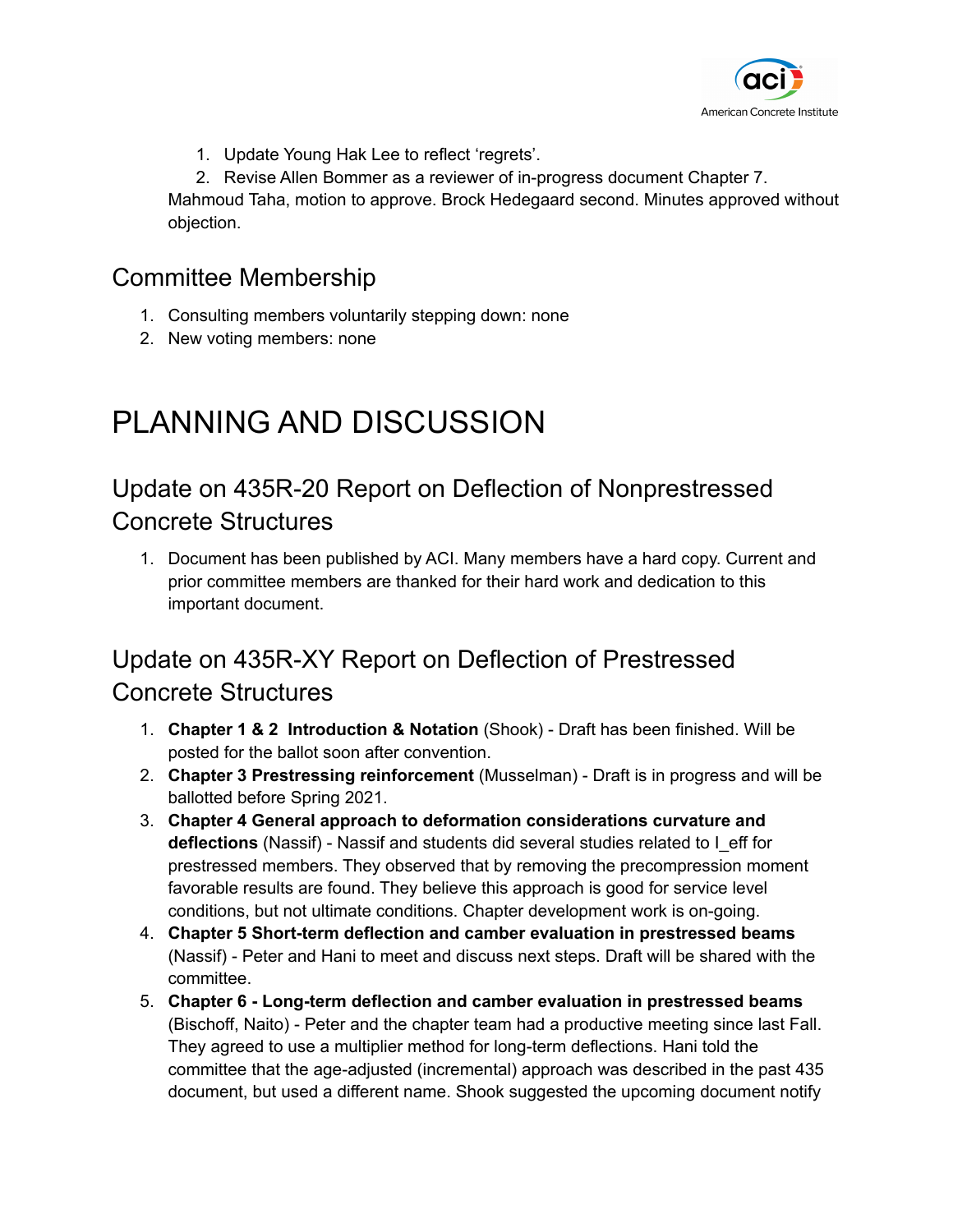

the reader of this. Shook/Henoch offered to run analysis on a project where survey information is available to 'try out' approach when it is further developed.

- 6. Chapter 7 Deflections and camber evaluation of two-way prestressed slabs (Saarkinen, Shook/Henoch) - Shook reported that a meeting occurred since the Fall 2020 meeting with a consensus that the chapter be focused on guidance for practicing engineers. Focus will be on commonly used software and best practices, but will avoid being a user guide or textbook.
- 7. Appendix Not discussed

Discussion regarding the potential inclusion of methods of controlling deflection in the in-progress prestressed document was raised by Mamdouh El-Badry. Committee decided the content is important and some portions related to prestressed design could be added to the in-progress document. Broader approaches would be incorporated into a future document.

### New business

- 1. ACI 435R-20 mini session Musselman, Bischoff & Freytag
	- a. Freytag to make a request to ACI for Fall 2021.
- 2. Recent publications
	- a. Bishoff Rational Approach for Computing Long-Term Deflection of Reinforced Concrete in ACI Structural Journal Volume 118 Issue 2
- 3. Scott Campbell from NRMCA visited and notified the committee of on-going research at University of Washington in collaboration with Dr. Lehman and Dr. Lowes regarding maximum spacing of reinforcement in concrete walls. ACI 318 currently limits spacing to 18" maximum and their research may change this for concrete walls in low-seismic / low-wind load environments. Committee notes the need to consider shrinkage cracks and out of plane flexure in tilt-up for example.

### **Next Meeting**

### Fall 2021 convention.

ACI has not determined if this will be entirely in-person, hybrid, or entirely virtual. Committee members have heard it may be hybrid for sessions but committees are likely in-person only. Some members expressed concern about attending in-person due to government or personal considerations. 435 may hold a virtual meeting ahead of the convention if notable conflicts with in-person requirements occur.

# Adjourn

Motion to adjourn by Nassif, second by Mahmoud Taha, and no objections.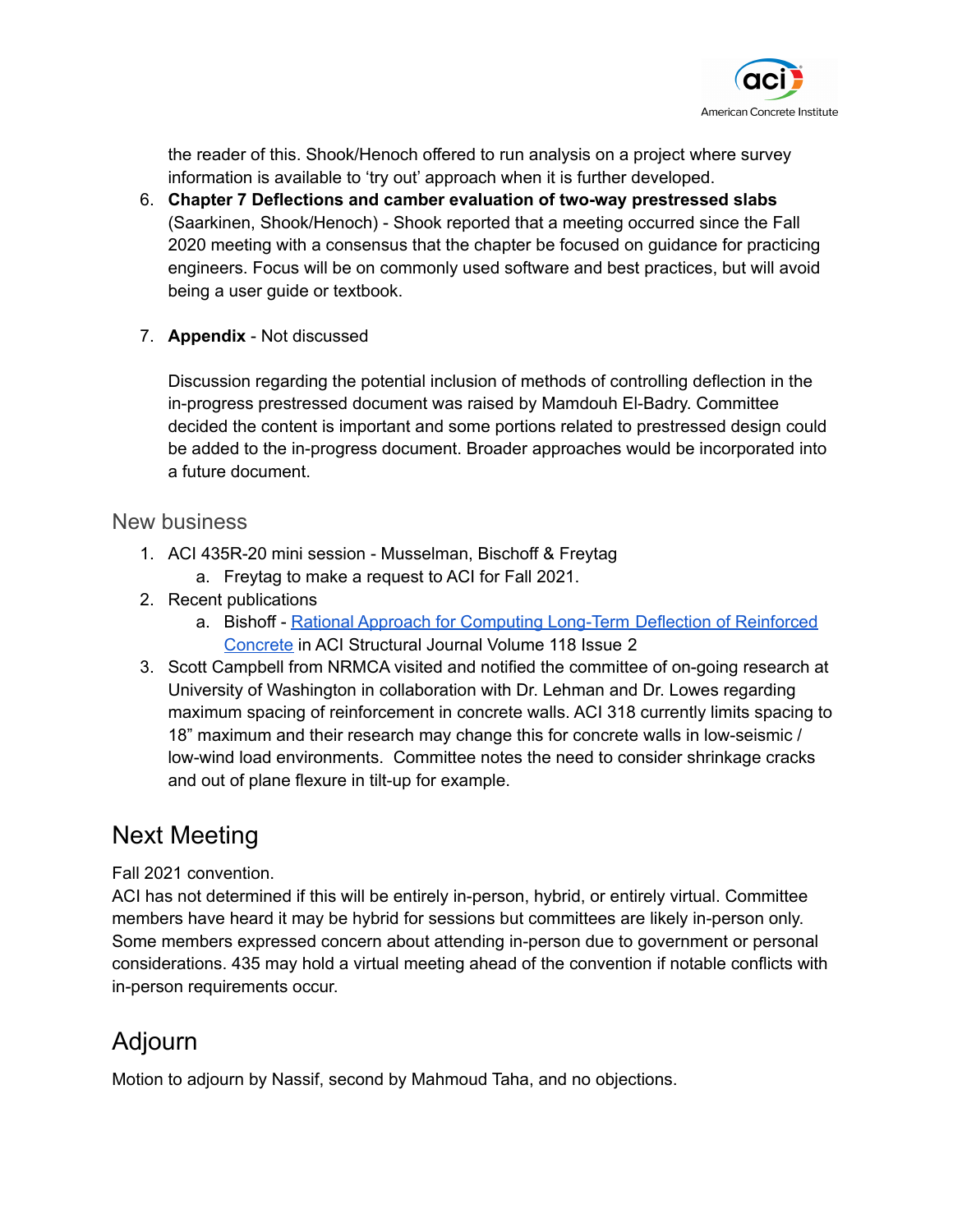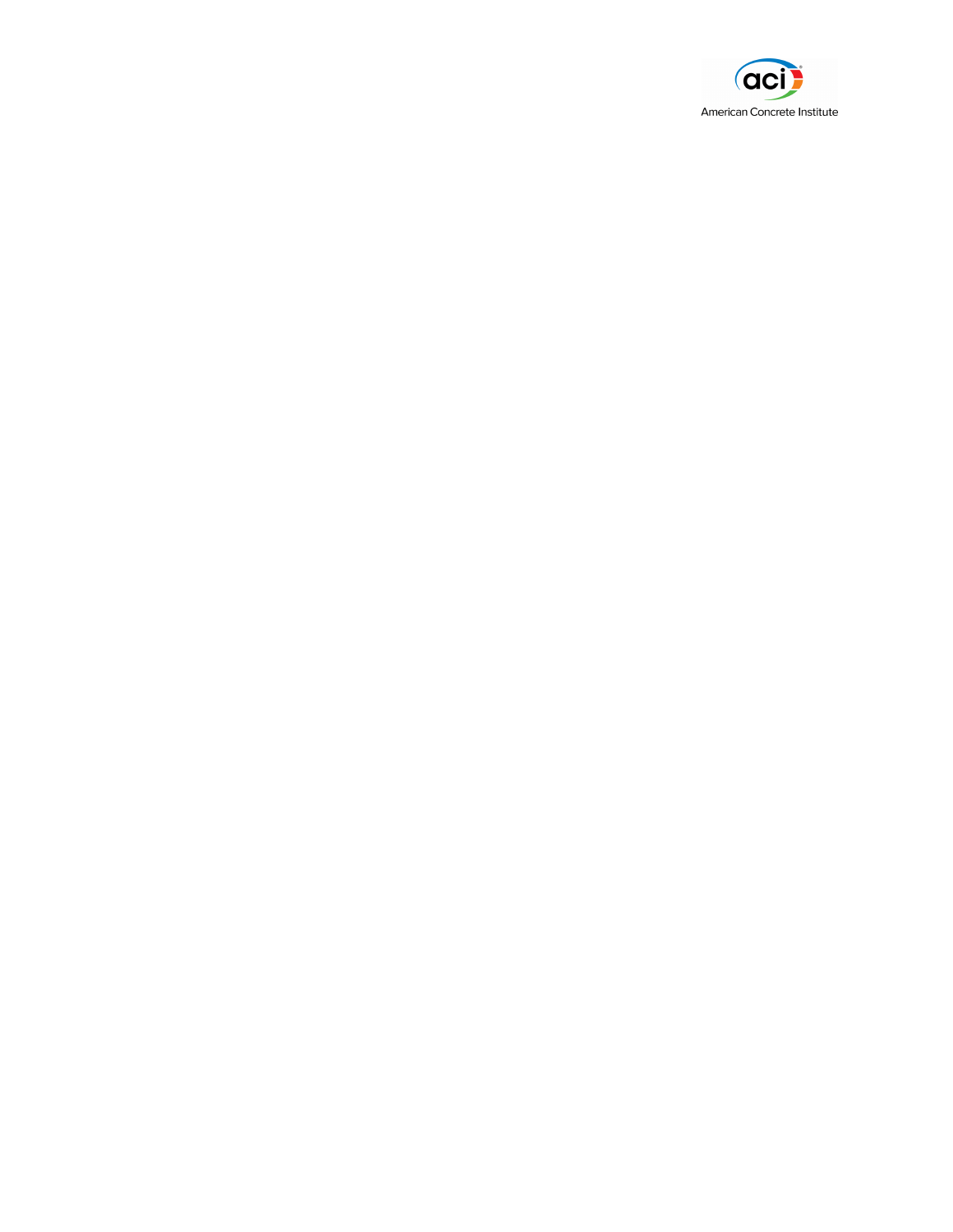

# ACI 435R-XY - Approved Table of Contents for Report on Deflection of Prestressed Concrete Members TAC

**Chapter 1 Introduction** 

[Shook]

- 1.1 Objectives
- 1.2 Scope

**Chapter 2 Notations and Definitions** [Shook]

- 2.1 Notations
- 2.2 Definitions

### **Chapter 3 Prestressing reinforcement**

### [Musselman]

- 3.1 Types of reinforcement
	- 3.1.1 Stress-relieved wires and strands
	- 3.1.2 High-tensile-strength prestressing bars
	- 3.1.3 Non-metallic tendons
- 3.2 Modulus of elasticity
- 3.3 Steel relaxation Stress

#### Chapter 4 - General approach to deformation considerations - curvature and deflections [Nassif]

- 4.1 Beams subjected to prestressing only
- 4.2 Beams subjected to prestressing and external loads
- 4.3 Moment-curvature relationship

#### Chapter 5 - Short-term deflection and camber evaluation in prestressed beams **[Peter, Nassif]**

**5.1 Uncracked members** 

- 5.2 Cracked members: effective I. method
- 5.3 Bilinear computation method
- 5.4 Incremental moment-curvature method

#### Chapter 6—Long-term deflection and camber evaluation in prestressed beams [Naito + 423/209?]

6.1 PCI multipliers method

- 6.2 Incremental time-steps method
- 6.3 Approximate time-steps method
- 6.4 Axial strain and curvature method
- **6.5 Prestress loss method**
- 6.6 FIB model code method

#### Chapter 7 – Deflections and camber evaluation of two-way prestressed slabs [Saarkinen/Shook/Henoch]

**APPENDIX A1 [TBD]** 

**Example A1.1 - Short- and long-term single-tee beam deflections**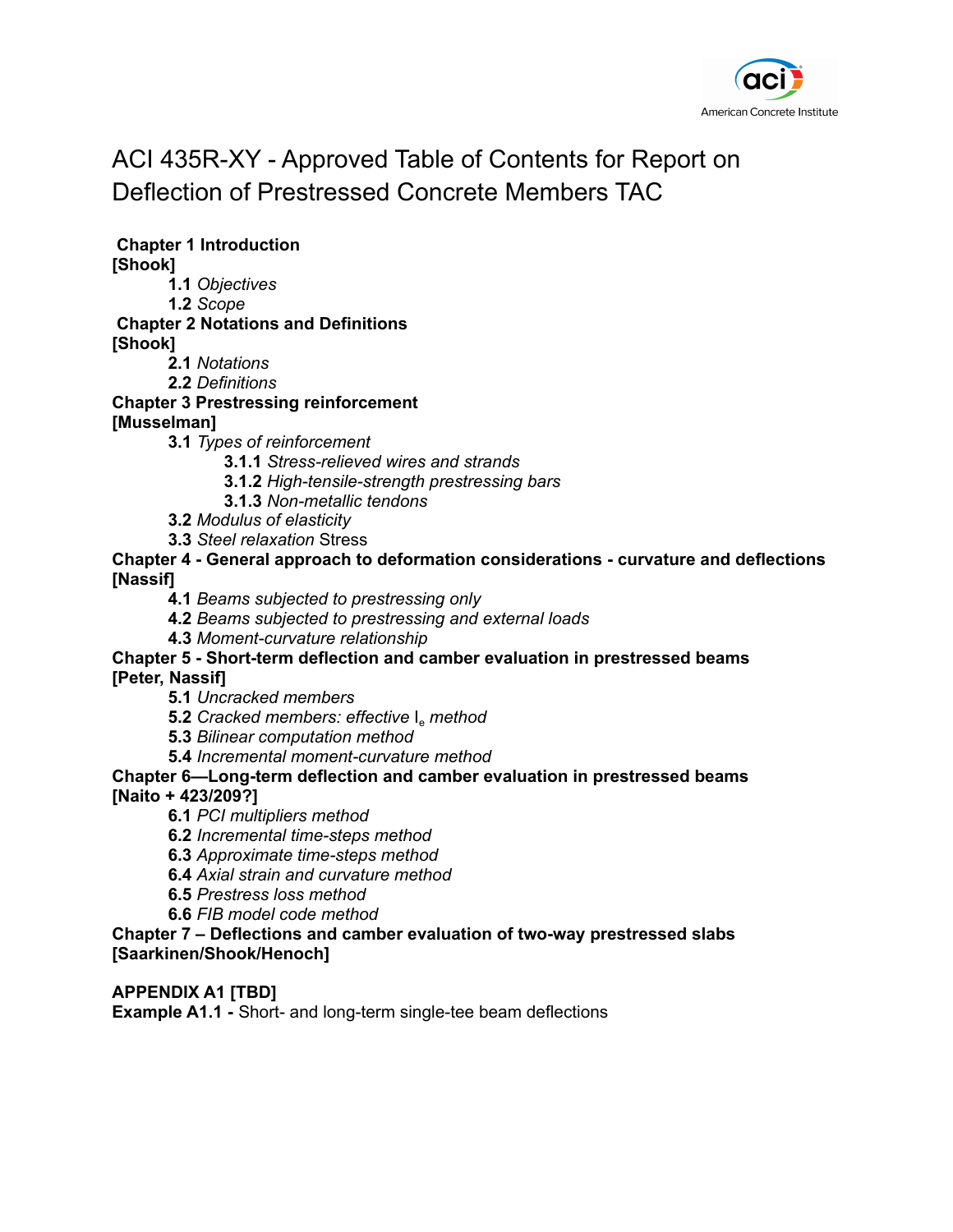

# Raw notes - to be removed

### Agenda

• Attached

### **Fall 2020 Meeting Minutes**

- Fall 2020: Add Young Hak Lee Regrets
- Change Allan Bommer (reviewer) shows question mark
- Move to vote: Mamoud, Second: Brock

### **Administrative**

- Regrets: Amin Gali, Adam Labell, Ramez,
- Karl Gullerud (Bentley/Ram Concept)
- Scott Campbell wants to talk about deflection of thin tilt up
- Consider intermediate online meeting ahead of Fall 2021 if online is not available to those who cannot attend due to COVID.

### **Planning and Discussion**

- ACI 435-20 published. Documents in hand by several members.
- Chapter Updates
	- Chapter 1 (Shook) Start ballot after Spring 21 convention
	- Chapter 2 (Shook) Start ballot after Spring 21 convention
	- Chapter 3 (Musselman) Start ballot after Spring 21 convention. A material chapter mostly.
	- $\circ$  Chapter 4 (Nassif) Hani and student did several studies and found leff for prestressed. If you take out decompression moment you get very good results. Good for service conditions, not ultimate.
	- $\circ$  Chapter 5 (Nassif) Nassif/Bischoff to meet and discuss next steps. Draft will be shared with Mamdough El-Badry/Amin/Ramez.
	- $\circ$  Chapter 6 (Bischoff/Naito) Had meeting. Precast/pretensioned use the multiplier method. Peter request Brock join the discussion. Shook offered to run examples when data is closer to finished.
	- Chapter 7 (Saarkinen, Shook/Henoch, Allen[reviewer]) Direction will be practicing engineer focused content which helps bridge the 435 content into practice with commonly used software. Distribute Ch 7 Ramez slides.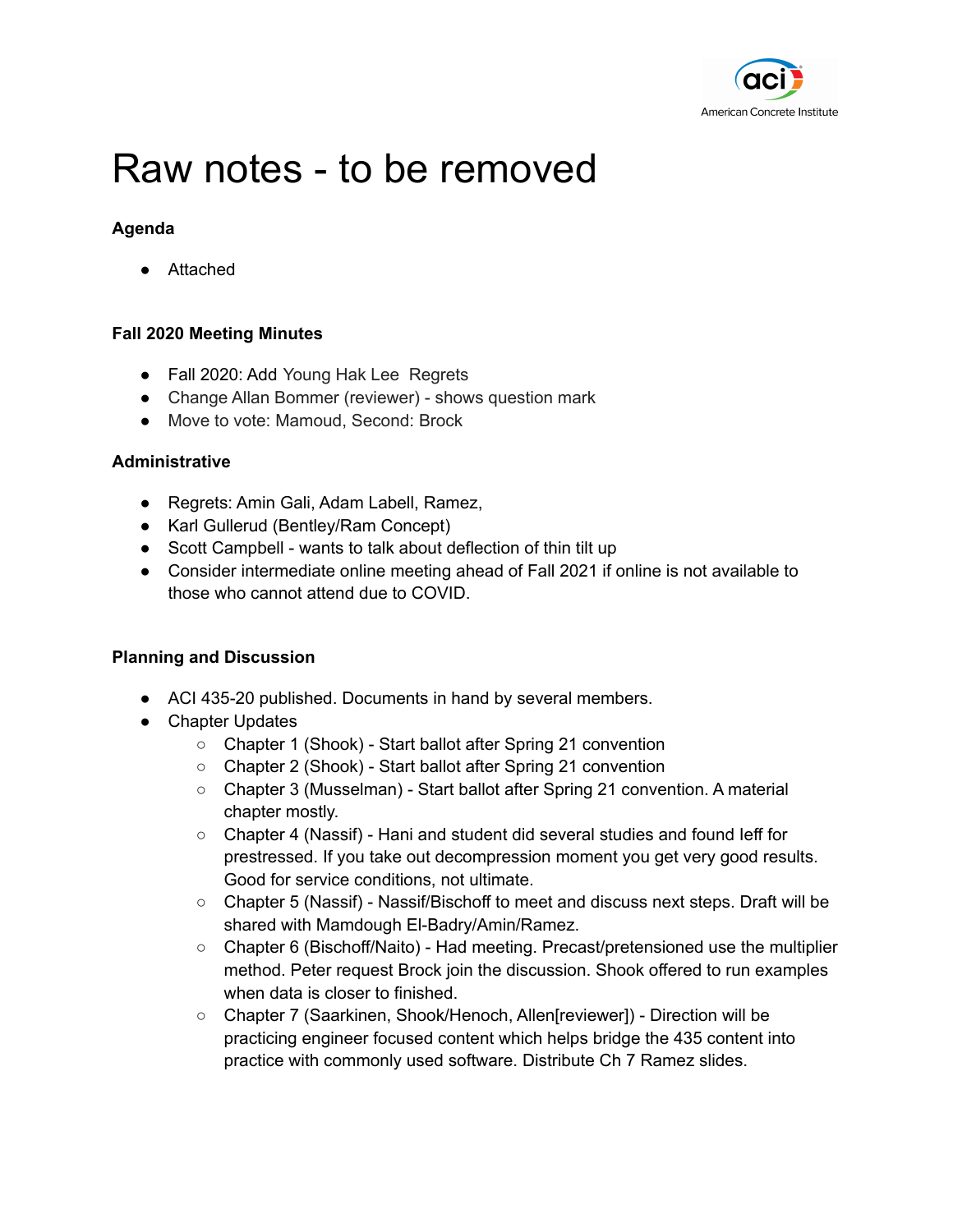

### **Future Technical Session - ACI 435 RC Document Mini-Session**

- Dylan will make request to ACI.
- Eric, Peter, Andy S. potential presenters
- In person seems likely, TBD with ACI. Maybe keep online for sessions, but not committee meetings.

### **New Business**

- Peter/Clay Partial prestressing PY Lin Award (congrats!). Also, Peter has new ACI paper.
- Hani Long term deflection (Brock). Not called age-adjusted modulus, but it's in their document. Effective modulus plus extra factor on it (Peter). Incremental approach where creep affects cracking and vice-versa (age-adjusted). Total (effective). Say when it's best to use effective (total) or incremental (age-adjusted) in Chapter 6.
- Mamdouh El-Badry asked if we could include 'control of deflections' in the PT document. Shook/Dylan said maybe, but shouldn't hold up schedule of PT. Perhaps we work it in within the context of the approved TAC content.
- Scott Campbell NRMCA on-going research project with Univ. of Wash. Max rebar spacing in walls (18"). Lightly reinforced walls where out of plan. 3-4 story low seismic why do we need 18" spacing? In some low seismic/low wind it is not needed for strength. Even with two curtain of steel - doesn't o much until you get to high deformations/drifts. 6" to 8" walls (slender).
	- o Shrinkage cracks.
	- Out of plan deflection (Peter) tilt up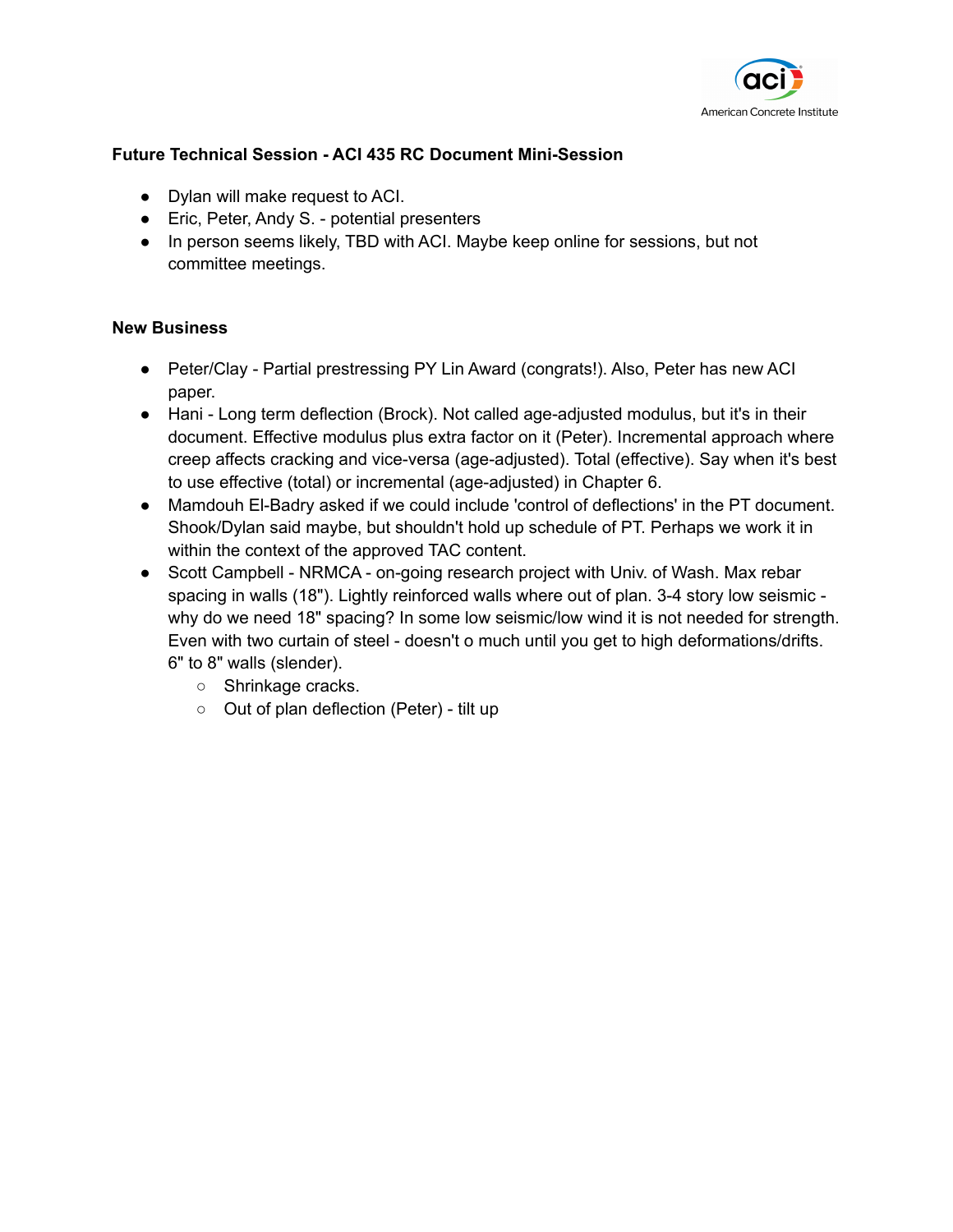### **Presentation at ACI 345 virtual meeting, Fall 2021 Immediate and Long-Term Deflection Control**

*R.B. Gayed and A. Ghali, associate member and voting member of ACI Committee 435*

The assumption that plane cross sections remain plane, combined with fundamental compatibility and equilibrium principles adequately predict immediate and long-term deflections of concrete beams and two-way slabs, subjected to gravity load and prestressing. Calculations require reliable time-dependent parameters of concrete, including: elasticity modulus, creep coefficient, shrinkage strain, tensile strength, and relaxation of prestressing reinforcement<sup>1</sup>. Equation 1 adopts the assumption that plane cross sections of beams remain plane, and complies with compatibility and equilibrium principles. The use of the properties of the transformed section ensures that the strain in concrete is compatible with that in adjacent bonded reinforcement. Multiplying strain with *E* gives stress, whose resultants are equal to *N* and *M*, satisfying equilibrium. The strain parameters  $\varepsilon_0$  and  $\psi$  are axial strain and curvature, respectively; O is a reference point on principal *y*-axis. Equation 1 gives the strain distribution of a beam cross section subjected to normal force, *N* combined with bending moment, *M*:

$$
\varepsilon_0 = N/(EA) \quad ; \quad \psi = M/(E I) \tag{1}
$$

Equation 1 applies when O is at the centroid of the transformed section. *E* is age-adjusted elasticity modulus for concrete. The transformed section properties *A* and *I* are area and moment of inertial about principal *x*-axis, passing through O. Superposition of strain parameters as algebraic sum is possible when O is selected at a fixed point, employing *B*, *A* and *I*; where *B* is the first moment of transformed section area about *x*-axis; a substitute equation<sup>2</sup> applies when O is not at the centroid of the transformed section. The substitute equation applies for the immediate values of  $\varepsilon_0$  and  $\psi$  at loading time  $t_0$  and for the change in their values in the period  $(t - t_0)$ , with  $t$  being the end of the service life of the member. Geometry relation gives displacements from  $\varepsilon_0$  and  $\psi$ . A selected post-tensioning level controls the deflection at a tolerable value.

Appendix B of ACI 345R-95 gives the substitute equation. Chapter 6 of Gayed and Ghali, 2022<sup>3</sup> applies and demonstrates the procedure to post-tensioned beams and two-way slabs.

#### **References**

1. ACI 209.2R-08, 2008, *Guide for Modeling and Calculation of Shrinkage and Creep in*